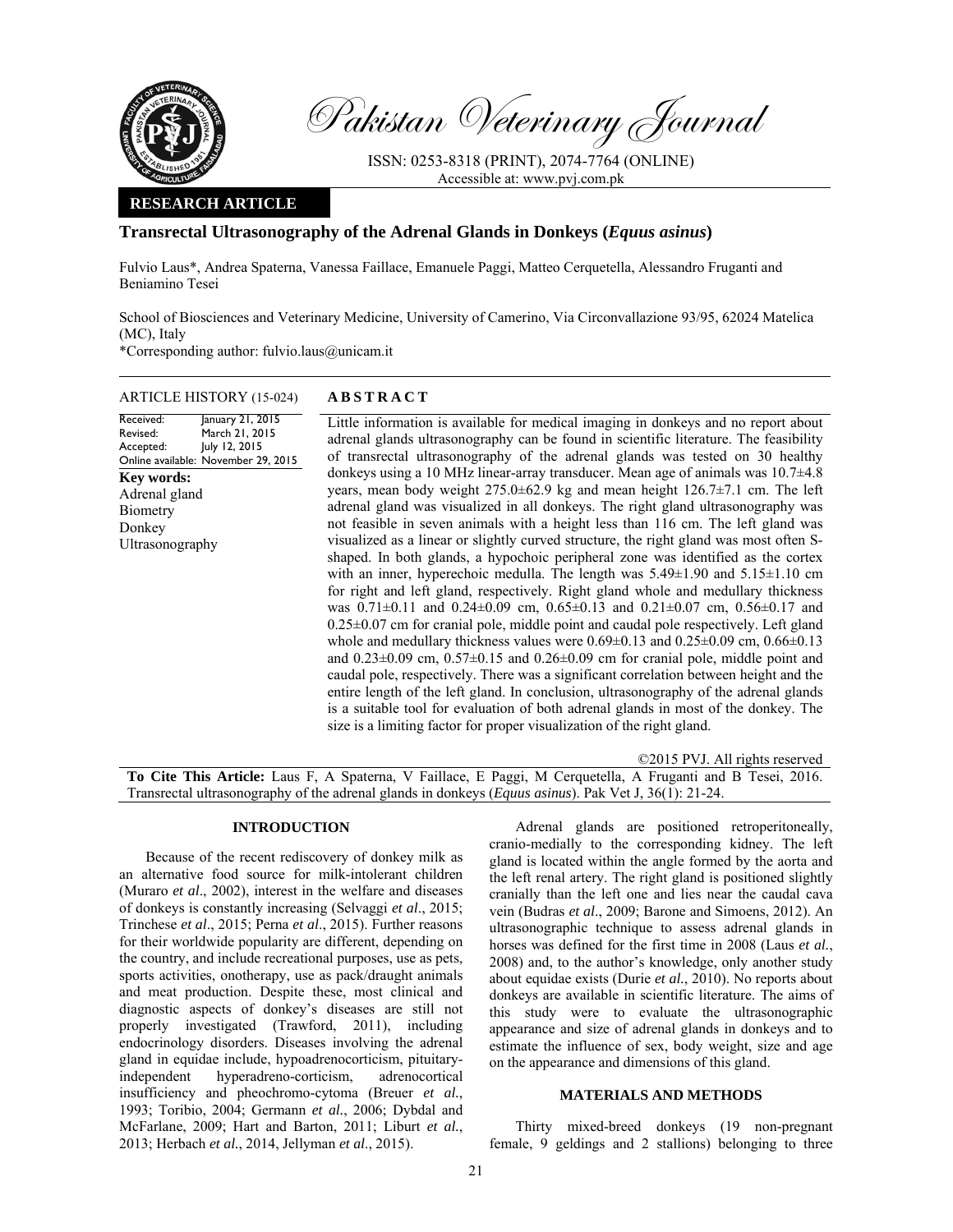different farms were included in the study. Age of animals ranged from 4 to 19 years (mean  $10.7\pm4.8$  years), body weight ranged from 165 to 369 kg (mean  $275.0\pm62.9$  kg) and height ranged from 100 to 139 cm (mean  $126.7\pm7.1$ ) cm). Donkeys were placed in the stock and scopolaminebutyl-bromide and metamizolnatrium (Buscopanvet Compositum® Boehringer Ingelheim, Milano, Italy) was administered by intravenous injection to relax the smooth intestinal muscles, reducing animal discomfort and the risk of injury. A 10 MHz linear array transrectal probe  $(MyLab^{TM}30$  VET, Esaote, Genova, Italy) set at a depth of 8 cm was inserted in the rectum, at first using the right arm, directing the ultrasound beam at the 12 o'clock position toward the abdominal aorta and then following the technique previous described for horses (Laus *et al.*, 2008; Durie *et al.*, 2010), until the gland was visualized (Fig. 1).

To visualize the right adrenal gland, the left hand was used. The technique was similar to that described for the left gland, except that the probe was pushed more cranially and the branches of the mesenteric artery were not visualized cranially to the gland but on its medial aspect and about in the midpoint of the gland's length. All images obtained were stored to allow a later assessment (MyLabDeskTM, MyLabDesk, Genova, Italy).

After the evaluation of the overall appearance of the glands, the following measures for the entire gland and the medulla were taken: the ventrodorsal thickness 1 cm cranial to the caudal pole, at the midpoint of the gland and 1 cm caudal to the cranial pole (Fig 2). The craniocaudal length of the entire adrenal glands was also measured (Fig. 3). The relationship between age, gender, body weight, height and gland measures were assessed by the Pearson correlations, using the WINPEPI (PEPI-for-Windows) computer programs for epidemiologists (Abramson, 2011). Level of significance was set at  $P<0.05$ .

#### **RESULTS**

The left adrenal gland was seen in all donkeys, while the ultrasonography of the right gland was not or only partially feasible in 7 donkeys (23%). Although individual variation of the shape of the glands was observed, it generally appeared as flat structure surrounded by a hyperechoic thin capsule. The left adrenal gland had a linear shape (n= 21, 70%), sometimes appearing slightly curved (n= 5, 17%) or as comma shaped (n= 4, 13%; Fig 3). In 7 donkeys (23%), the left lobe of the pancreas was seen cranially to the cranial pole of the left adrenal gland. A large vessel in pancreatic parenchyma was identified as the portal vein (Fig. 4).

The right gland had a more variable shape, most often S-shaped (n= 14, 47%) (Fig 5), sometimes with a curved appearance (n=  $6, 20\%$ ), rarely linear (n=  $3, 10\%$ ). The right gland was located between the cranial pole of the kidney and the *impressio renalis* of the liver that sometimes became visible dorsocranially to the gland with its caudate process, together with the caudal cava vein (Fig. 5).

In both glands, a hypoechoic peripheral zone was identified as the cortex, while the medulla appeared as an inner, centrally located hyperechoic strip (Fig. 1, 2, 4 and



**Fig. 1:** Caudal part of the left adrenal gland (LAG). Left renal vein (LRV) and artery (LRA) are seen adjacent to the gland. The hypoechoic peripheral cortex, and the inner hyperechoic medulla are well distinguishable. The display depth is 8 cm and cranial is to the left.



**Fig. 2:** Measurement of left adrenal gland (LAG). D1, caudal pole thickness. D2, caudal pole medullary thickness. The display depth is 8 cm and cranial is to the left.



**Fig. 3:** The most common aspect of the left adrenal gland (LAG) is linear. In older donkeys a less defined separation between the cortex and the medulla can be noticed. The display depth is 8 cm and cranial is to the left.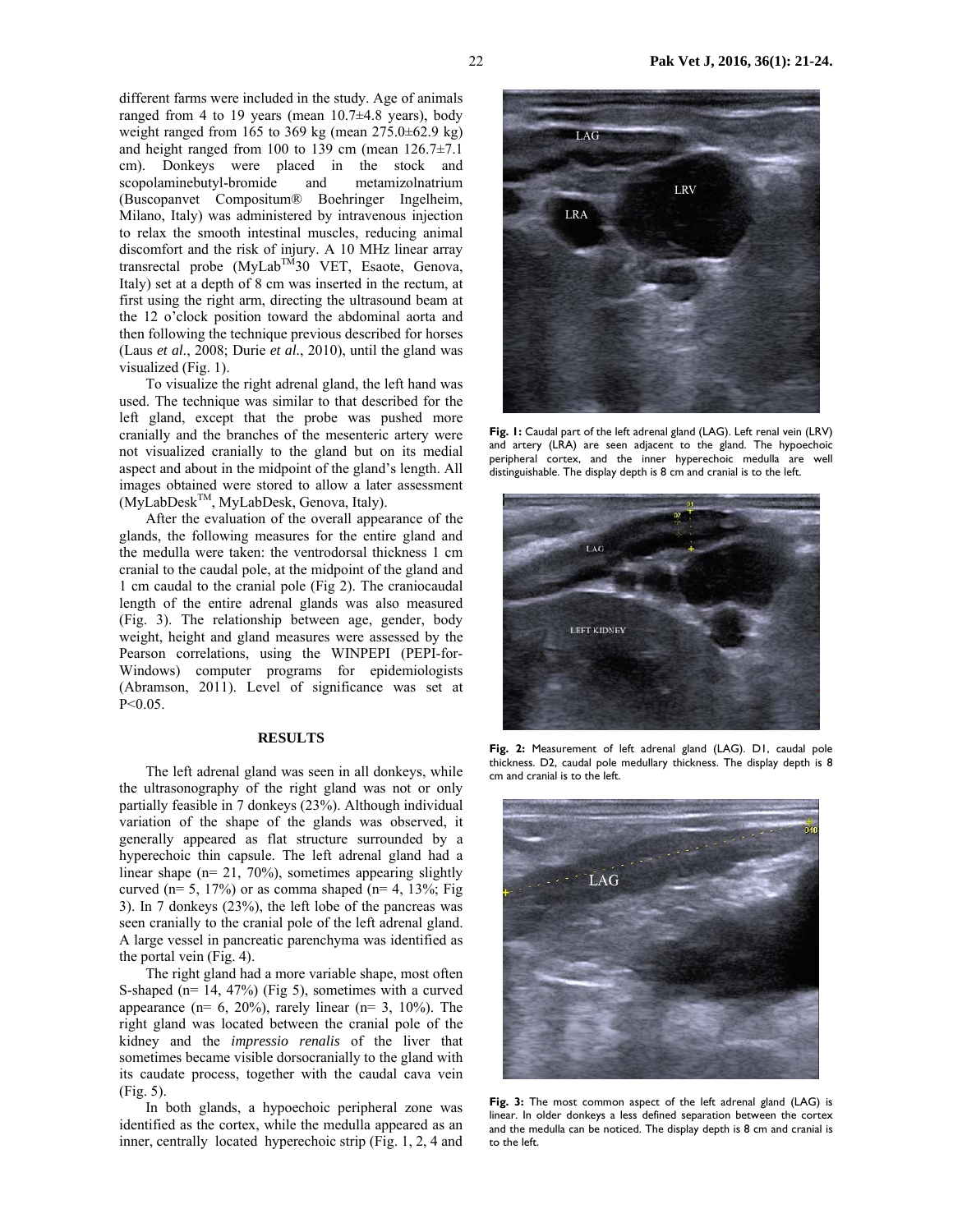

**Fig. 4:** Cranial pole of the left adrenal gland. Note the large portal vein and the pancreatic parenchyma located cranially to the gland. The display depth is 8 cm and cranial is to the left.



Fig. 5: The slightly S-shaped right adrenal gland (RAG) is embedded between renal and hepatic parenchyma and adjacent to the caudal cava vein (CCV). The display depth is 8 cm and cranial is to the left.

| <b>Table I:</b> Mean (±SD) values of left and right adrenal gland measures |  |
|----------------------------------------------------------------------------|--|
|----------------------------------------------------------------------------|--|

| <b>Measures</b>                  | Left gland (cm) | Right gland (cm) |
|----------------------------------|-----------------|------------------|
| Cranial pole thickness           | $0.69 \pm 0.13$ | $0.71 \pm 0.11$  |
| Cranial pole medullary thickness | $0.25 \pm 0.09$ | $0.24 \pm 0.09$  |
| Midpoint thickness               | $0.66 \pm 0.13$ | $0.65 \pm 0.13$  |
| Midpoint medullary thickness     | $0.23 \pm 0.09$ | $0.21 \pm 0.07$  |
| Caudal pole thickness            | $0.57 \pm 0.15$ | $0.56 \pm 0.17$  |
| Caudal pole medullary thickness  | $0.26 \pm 0.09$ | $0.25 \pm 0.07$  |
| Length                           | $5.15 \pm 1.10$ | $5.49 \pm 1.90$  |

5). In 3 donkeys (10%), all older than 12 years, the corticomedullary junction of both glands was indistinct, making an accurate measurement difficult (Fig. 3). In one donkey (3%), some round anechoic structures in the cortex of both left and right adrenal glands were detected.

The mean and standard deviation of all measurement are shown in Table 1. Statistical correlations between measurement and gender, age, body weight and height are reported in Table 2. There was a significant correlation between height and the length of the left gland (P=0.01).

## **DISCUSSION**

The method for visualization of left adrenal gland was similar to that used in horses: landmarks as the renal vein and artery for the caudal pole and the cranial mesenteric artery for the cranial pole could be used in the same way described for horses (Laus *et al.*, 2008; Durie *et al.*, 2010). The portal vein was visualized in the pancreatic parenchyma, which resulted in its inclusion in pancreatic ring (*anulus pancreatis*), an anatomical features typical of Equidae (König and Liebich, 2007).

On the right side, the renal artery was more clearly visible at the point where it branched from the aorta at the level of the caudal pole of the right gland. The right renal artery could be followed in cranial direction and, at the level of the mid-length of the adrenal glands, the arteria adrenalis caudales could be sometimes seen to branches from it and to be directed toward the mid-ventral aspect of the right gland.

Problems in imaging the glands caused by the presence of perirenal fat have been sometimes encountered in horses (Durie *et al.*, 2010). This was not the case of donkeys, probably due to the low presence of this tissue. In the donkey, the left gland was more rectilinear than in horse, while the right one had more often the characteristic S-shape. This could be due to the compression, which the right gland is subjected, because it is partly embedded between the renal and hepatic parenchyma.

As previously reported in horses and older donkeys showed less defined separation between the cortex and the medulla (Durie *et al.*, 2010). Although it has been proved that adrenal glands experience a decline in function with age in horses (Liburt *et al.*, 2013), further studies will be necessary to investigate the relationship between ultrasonographic appearance and functional alteration due to age in these species.

In the present study, ultrasonography of the right gland was not feasible in 23% of donkeys. This appears to be related to donkey size, since in animals with body height less than 116 cm it was not possible to visualize the right gland. This was due to the inability to insert the arm deep enough without inducing discomfort caused by excessive dilation of the anus. In a previous study in horses, it was not possible to visualize the right adrenal gland in animals higher than 151 cm (Durie *et al.*, 2010). In another report, it was possible to visualize correctly the right adrenal gland only in 16 out of 150 horses (10.7%) and all of them were lower than 150 cm in height (Laus *et al.*, 2008). According to the authors' opinion, this could be due to the most cranial position of the right adrenal gland and to the presence of the cecum. Since in this report the maximum height of the animal was 139 cm, we cannot establish the upper limits of height in donkeys to visualize the right gland. Although it can be supposed that it is similar to that of horses, further studies are needed to investigate this issue.